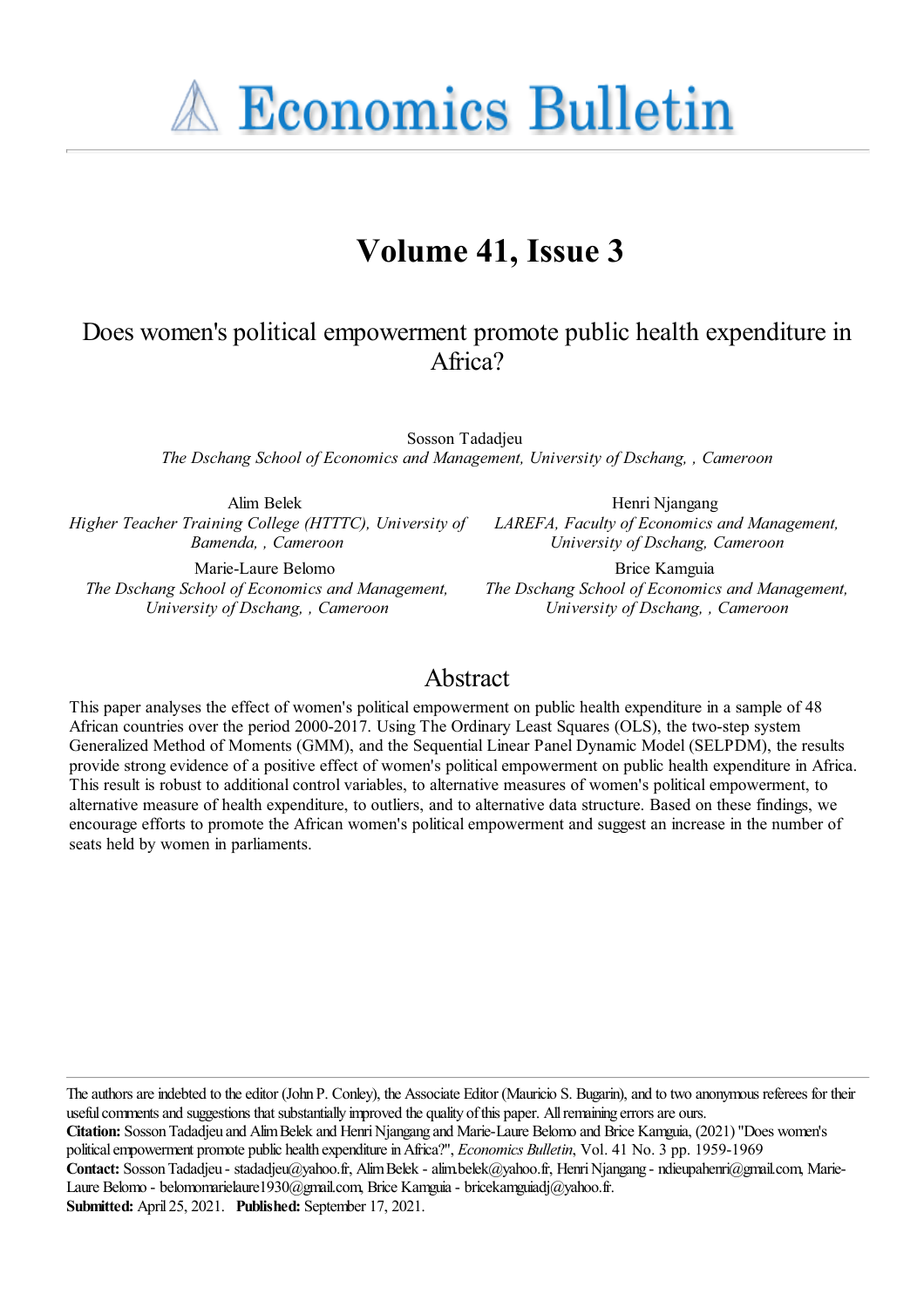## **1. Introduction**

Health expenditure reflects the overall level of consumption of health goods and services by the population in different countries (WHO, 2017). Investing in the health system not only improves the health of populations (Bernet et al., 2018), but also reduces poverty (Gupta et al., 2003) and contributes to economic growth (Piabuo and Tieguhong, 2017). In 2015, global health systems spent approximately 7,300 billion euros, which represents nearly 10% of global GDP (WHO, 2017). However, global health spending remains unevenly distributed. Africa is one of the regions with the lowest health expenditure. In 2018, domestic general government health expenditure (% of GDP) in sub-Saharan Africa was only 1.87%, compared to other regions such as Middle East and North Africa (3.4%), Latin America and Caribbean (4.07%), East Asia and Pacific (6.7%) (World Bank, 2021). According to the Abuja Declaration in 2001, the heads of member states of the African Union agreed to allocate at least 15% of annual expenditure to health care. Ten years later, only six countries had reached this target<sup>3</sup>. These statistics reflect the low priority that African governments give to health financing. One consequence of these low investments is that over 10% of the region's population suffers catastrophic health expenditures each year due to out-of-pocket health expenditures (WHO, 2014). Due to its strong socio-economics and political implications, it seems necessary to identify policies to increase public spending on health in this part of the world. This study takes the view that one key determinant which has not been sufficiently analyzed is the women's political empowerment "*which is a process of increasing women's capabilities, leading to greater choice, agency and participation in social decision-making*" (Sundström et al., 2017).

To date, health economics literature highlights macroeconomic determinants of health spending, including per capita income (Khan and Husnain, 2019), natural resources (Cockx and Francken, 2014), and financial development (Rana, 2020). From a demographic perspective, the literature mainly shows the role of population aging (Murthy and Okunade, 2016). Regarding political factors, Liang and Mirelman (2014) and Datta (2019) show that accountability and democracy increase public health expenditure. Despite this growing interest in the political determinants of health spending, little attention has been paid to the role of women's political empowerment. Existing studies have analyzed the role of women in parliament or women in cabinet (Rehavi, 2007; Svaleryd, 2009; Chen, 2010; Mavisakalyan, 2014), without however investigating the direct effect of women's political empowerment. Chen (2010) shows that an increase in the share of female legislators increases the ratio of government expenditure on health and social welfare<sup>4</sup>. Based on a large sample of countries in 2000, Mavisakalyan (2014) shows that an increase in the proportion of women in ministerial cabinets is associated with an increase in public health spending. Similarly, Bhalotra and Clots-Figueras (2014) find that an increase in women parliamentarians in India reduces neonatal mortality and conclude that increasing women's political representation can be an effective and novel way to improve health care delivery in developing countries.

The literature on women's political representation has encouraged the emergence of two approaches. A pessimistic approach (less explored) and an optimistic approach that emphasizes that women's political empowerment contributes to economic growth (Duflo, 2012; Jayasuriya and Burke, 2013), increased spending on education (Chen, 2021), improved climate change policies (Mavisakalyan and Tarverdi, 2019), reduced child mortality (Macmillan et al., 2018; Besnier, 2019), improve happiness (Malah, 2021) and the achievement of the Sustainable Development Goals (SDG) (Mirziyoyeva and Salahodjaev, 2021). Theoretically, we suggest that a better women's political empowerment which include fundamental civil liberties, women's participation in civil society, and the representation of women in formal political positions, increases the budgets allocated to health through the quality of institutions, including the reduction of corruption and the promotion of democracy. Indeed, greater women political empowerment improves the quality of institutions by reducing corruption (Dollar et al., 2001; Jha and Sarangi, 2018). Swamy et al. (2001) show that corruption is less severe when women hold a larger share of parliamentary seats and senior positions in the government bureaucracy. On the other hand, a high level of corruption reduces investments in health (Mauro, 1998; Factor and Kang, 2015). Similarly, greater women political empowerment contributes to the improvement of democracy (Wyndow et al., 2013). As Datta (2019) suggests, democracy, through greater political competition, encourages the elected government to spend more on health care in order to increase its chances of winning the next election. Each component of women's political empowerment can also support investments in health. Indeed, civil society has an important function in the process of democratization and the promotion of good governance (Kaldor, 2003). Thus, greater participation of

 $\overline{a}$ 

<sup>&</sup>lt;sup>3</sup> These are Liberia (19.1%), Malawi (17.8%), Rwanda (24%), Swaziland (18.1%), Togo (15.4%), and Zambia (16.4%) (WHO, 2014). <sup>4</sup> However, the exogeneity of gender quotas as a tool for parliaments is questionable, as their introduction is likely to be a consequence of the state of women's representation.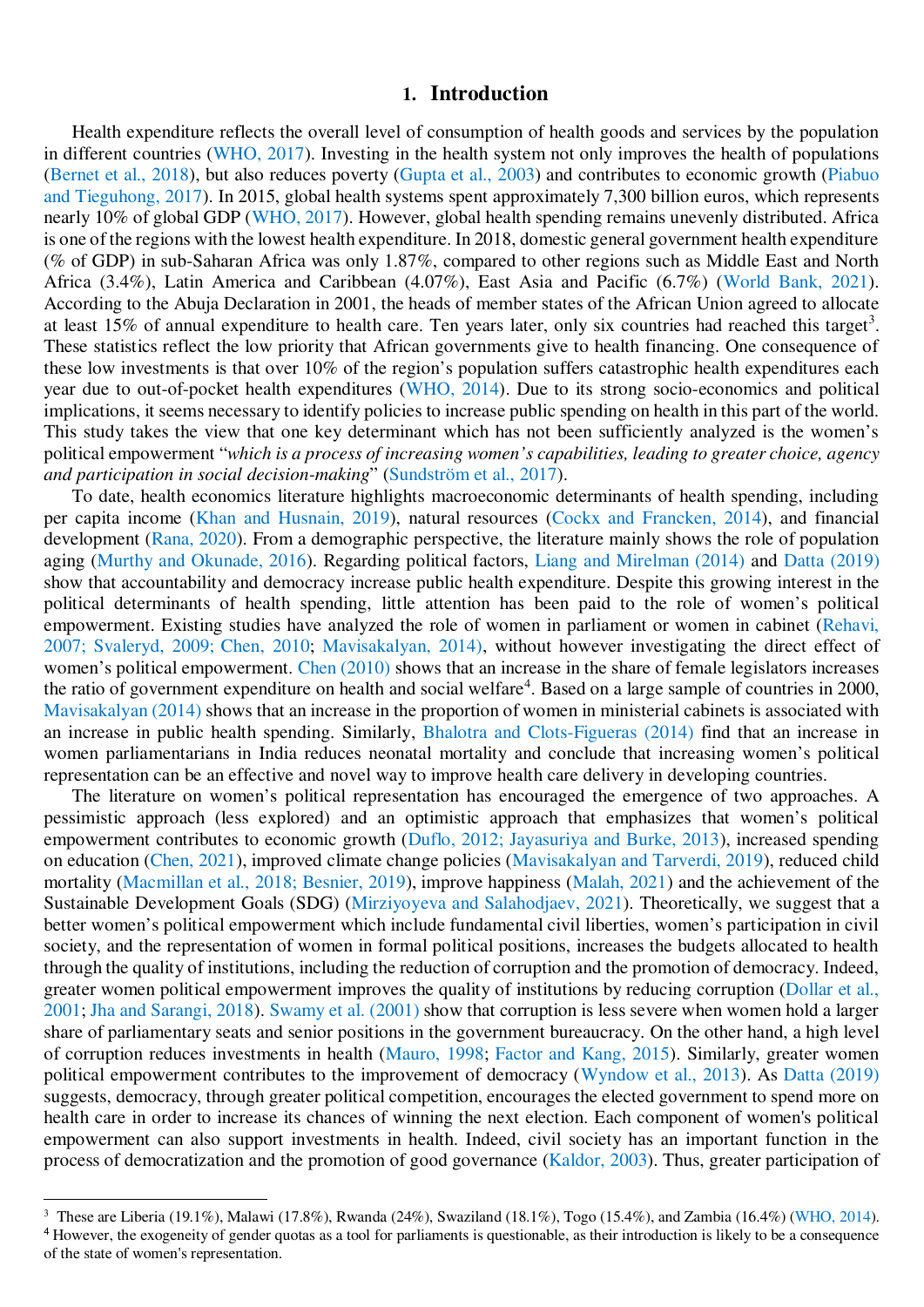women in civil society can encourage civil society actions in improving the quality of institutions, which will encourage the allocation of more resources to health care. Similarly, Jha and Sarangi (2018) find that greater political representation of women improves the quality of institutions by reducing corruption. This reduction in corruption in turn increases health spending. Wand et al. (2017) suggest that women's civil liberties are critical to successful transitions to democracy. However, Kotera and Okada (2017) show that while democratization does not have a significant impact on total spending, it does increases health spending. Thus, women's political empowerment increases health spending through the reduction of corruption and democracy.

This study contributes to the literature on four points. **First**, to our knowledge, this is the first study analyzing the effect of women's political empowerment measured by the recent global index of women's political empowerment developed by Sundström et al. (2017) on public health expenditure. This study therefore fills a knowledge gap in the literature. Unlike Mavisakalyan (2014) which uses data from the year 2000, we use panel data covering the period 2000 to 2017. This allows us to have observations over 18 years and to estimate the effect of women's political empowerment over a longer period covering the MDG period. **Second**, we also examine the effect of the different components of women's political empowerment on public health expenditure. Women's political empowerment index has three dimensions: (i) The women's civil liberties index, (ii) The women's civil society participation index and, (iii) the women's political participation index. Using these indicators has three advantages. First, it provides information on a fairly large panel of countries, particularly those in Africa. Second, the time horizon for calculating the index extends over the long term (1900-2017). Finally, the indicators selected are multidimensional. To our knowledge, we also propose the first study to examine the effect of these different measures of women's political empowerment on public health expenditure. **Third**, as a robustness check, we analyze the effect of the number of seats held by women in national parliaments on public spending on health. This approach also provides additional information on the role of women parliamentarians in the allocation of health care budgets in Africa. To our knowledge, no macroeconomic study has done this in African context. **Four**, from a methodological point of view, we use the two-step System Generalized Moments of Method (GMM) proposed by Arellano and Bover (1995) and Blundell and Bond (1998). This robust estimation method has the advantage of considering unobservable factors and even the heterogeneity of monetary policies, which can affect health spending. It also makes it possible to control for the potential endogeneity of all explanatory variables using internal instruments. To sum up, we show that women's political empowerment increases public health spending in Africa.

The rest of the paper is structured as follows. Section 2 describes the data and methodology. Section 3 presents and discuss the results and Section 4 concludes.

# **2. Data and methodology 2.1Data**

This study uses data from 48 African countries over the period 2000 to 2017. Table 1 provides summary statistics and data sources. The main dependent variable in this study is domestic general government health expenditure to GDP (GHE/GDP) from the World Development Indicators (WDI). Public health expenditure includes recurrent and capital expenditures from public budgets, external borrowing, subsidies, and social insurance funds. For robustness, we use one alternative measure, namely public health expenditure as a percentage of government expenditure (GHE/GE).

Our main independent variable is the women's political empowerment index (WPE) defined as a process of increasing capacity for women, leading to greater choice, agency, and participation in societal decision-making. This index is among the most comprehensive measures of women's empowerment available<sup>5</sup>. The data come from the Varieties of Democracy (V-Dem) dataset Version 10. For a better understanding of the role of women's political empowerment, we also use the three sub-measures of the global index, namely, women's civil liberty index (WCL), women's participation of civil society (WCS) and women's political participation (WPP)<sup>6</sup>. For robustness purposes we use as an alternative measure of women's political empowerment, the number of seats held by women in national parliaments. Figure 1 depicts a positive correlation between women's political empowerment and public spending on health. In other words, greater political empowerment of women increases

 $\overline{a}$ 

<sup>&</sup>lt;sup>5</sup> See Sundström et al. (2017) for the methodology of construction of this index.

<sup>&</sup>lt;sup>6</sup> Women's civil liberties combine four elements identified by the related literature, including the freedom of movement index, the freedom from forced labor index, and women's access to justice. The women's civil society participation index also combines three elements: women's freedom of discussion, participation in civil society organizations, and representation in the ranks of journalists. The women's political participation index combines women's legislative attendance and the distribution of political power by gender.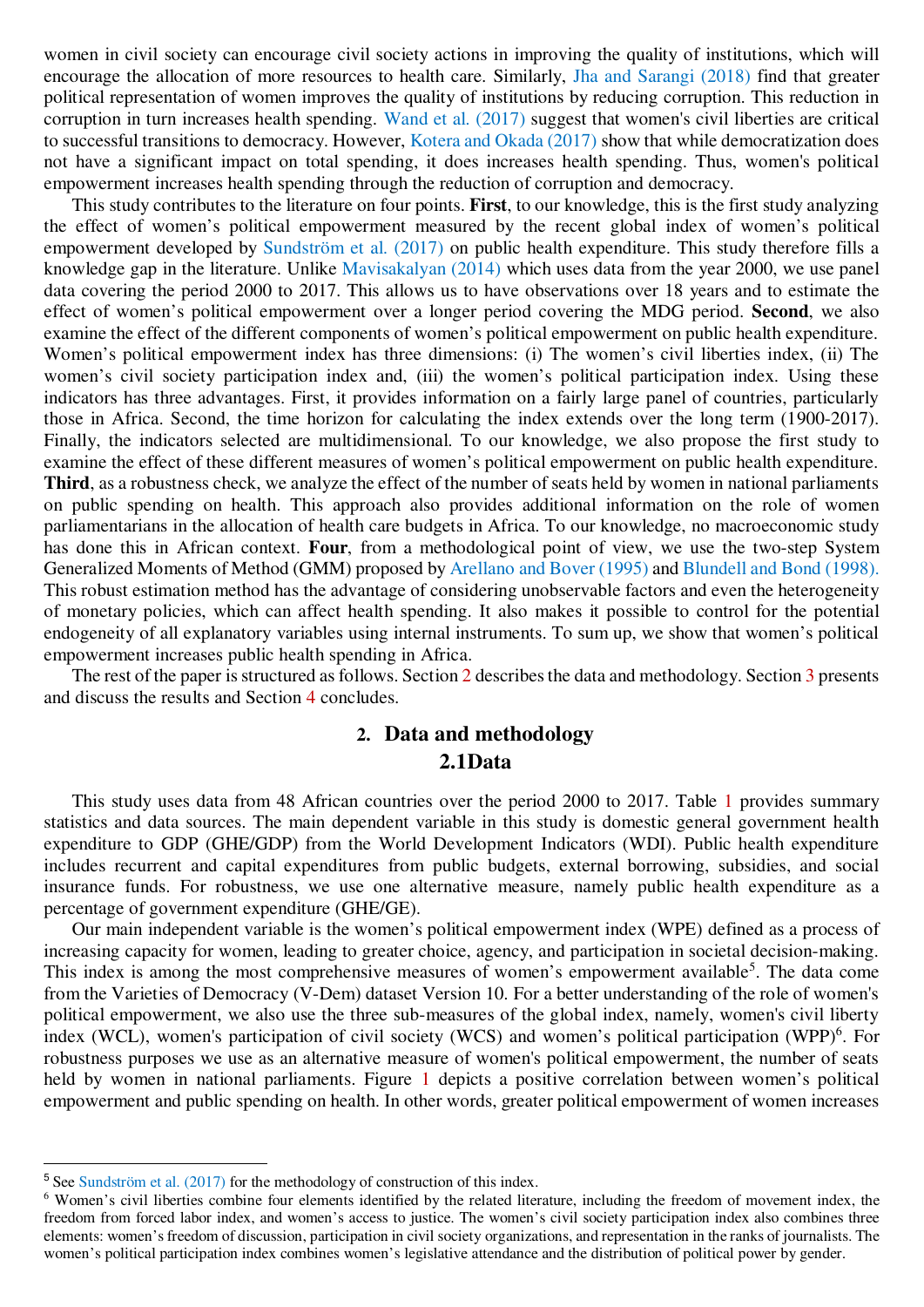investments in health. However, this correlation is only a stylized fact. We will present strong evidence to support this assertion in Section 3.

We also use four main controls variables, namely (i) the natural logarithm of GDP per capita, (ii) trade openness, (iii) the share of the population over 65 years of age and, (iv) total natural resources rent. Consistent with the literature on the determinants of health expenditure, we expect a positive effect of GDP per capita, trade openness, and aging population on public health expenditure (Liang and Mirelman, 2014; Murthy and Okunade, 2016; Rana, 2020). According to the resources curse literature, we expect a negative effect of natural resources (Cockx and Francken, 2014). For robustness, we also use four additional control variables, including foreign aid, financial development, ethnic fractionalization, and remittances.

| Variables                | Obs | Mean   | Std. Dev. | Min          | Max     | Sources               |
|--------------------------|-----|--------|-----------|--------------|---------|-----------------------|
| GHE (%GDP)               | 920 | 1.807  | 1.116     | 0.062        | 6.048   | <b>WDI</b>            |
| GHE (%GE)                | 920 | 7.095  | 3.572     | 0.653        | 31.908  | <b>WDI</b>            |
| <b>WPE</b>               | 864 | 0.671  | 0.16      | 0.207        | 0.919   | V-DEM                 |
| <b>WCL</b>               | 864 | 0.603  | 0.226     | 0.026        | 0.935   | V-DEM                 |
| <b>WCS</b>               | 864 | 0.639  | 0.179     | 0.081        | 0.92    | V-DEM                 |
| <b>WPP</b>               | 864 | 0.784  | 0.195     | 0.184        |         | V-DEM                 |
| Women parliaments        | 882 | 16.702 | 11.184    | $\Omega$     | 63.75   | WDI                   |
| GDP per cap. (ln)        | 912 | 7.215  | 1.057     | 5.272        | 9.93    | <b>WDI</b>            |
| Trade openness           | 876 | 74.475 | 40.548    | 19.101       | 347.997 | <b>WDI</b>            |
| Pop. $> 65$ years old    | 930 | 3.489  | 1.332     | 1.871        | 10.952  | <b>WDI</b>            |
| Natural resources        | 925 | 12.803 | 12.901    | 0.001        | 84.229  | <b>WDI</b>            |
| Foreign aid              | 909 | 8.189  | 9.203     | $-0.251$     | 92.141  | <b>WDI</b>            |
| Financial development    | 845 | 21.66  | 25.227    | 0.403        | 160.125 | <b>WDI</b>            |
| Remittances              | 791 | 18.618 | 2.182     | 9.348        | 23.932  | WDI                   |
| Ethnic fractionalization | 918 | 0.627  | 0.248     | $\mathbf{0}$ | 0.93    | Alesina et al. (2003) |

**Table 1:** Summary statistics and data sources

**Figure 1:** Relationship between women's political empowerment and public health expenditure



## **2.2Methodology**

To investigate the effect of women's political empowerment (WPE) on public health expenditure, we estimates the following dynamic model:

$$
GHE/GDP_{i,t} = \alpha + \beta_1 GHE/GDP_{i,t-1} + \beta_2 WPE_{i,t} + \beta_3 X_{i,t} + \mu_i + \nu_t + \varepsilon_{it}
$$
\n(1)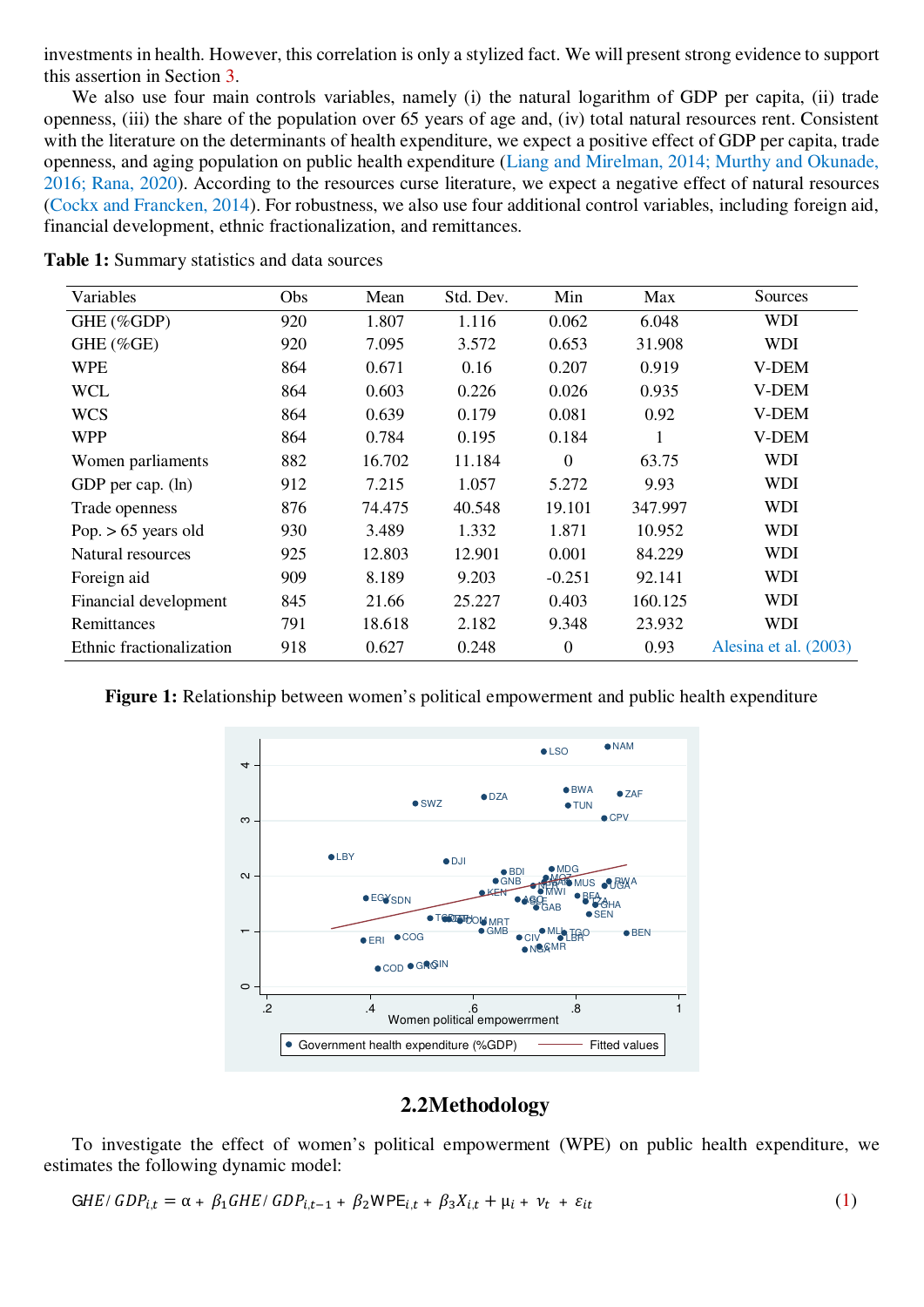Where  $GHE/GDP_{i,t}$  is public health expenditure in country *i* for year *t*. WPE<sub>i,t</sub> represents women's political empowerment.  $X_{i,t}$  is the vector of control variables.  $\mu_i$  is an unobserved country-specific effect,  $v_t$  is time specific effect, and  $\varepsilon_{it}$  is the error term.

We begin by following Mavisakalyan (2014) in implementing a simple Pooled OLS model to estimate Equation  $(1)$ . However, when the OLS technique is used to estimate this model, the estimated coefficients are inconsistent and likely to be biased, since the lagged dependent variable is positively correlated with the omitted fixed effects. The presence of the lagged value of public health expenditure places our model inside the context of dynamic panel model. We then estimate Equation (1) by using the Generalized Method of Moments (GMM) proposed by Arellano and Bond (1991), Arellano and Bover (1995) and Blundell and Bond (1998). Several points motivating the choice of this estimation method: First, this estimation strategy has the advantage of dealing with simultaneity (with the instrumentation process) bias that may emerge from the existence of endogenous explanatory variables. Second, it makes it possible to obtain, in the presence of lagged variables, unbiased, convergent, and effective estimators. Third, GMM estimator also considers the biases that appear due to countryspecific effects.

Arellano and Bond (1991) suggest a GMM procedure to estimate this dynamic panel model by using lagged values of the endogenous explanatory variables as instruments. Arellano and Bover (1995) and Blundell and Bond (1998) develop a unifying GMM framework for considering efficient instrumental variable estimators. They propose the well-known system GMM estimator that combines the regressions in differences and in levels in a system of equations using the lagged differences instruments for the level series, and the lagged levels of instruments for the differenced series<sup>7</sup>. Thus, we employ the Blundell and Bond (1998) system GMM incorporating Windmeijer's (2005) finite-sample correction for standard errors to estimate Equation (1), which produces more efficient estimators.

The consistency of the GMM estimator depends on whether lagged values of the explanatory variables are valid instruments. We consider the following specification tests of the validity of the identifying assumptions to address this issue: Arellano and Bond's (1991) AR(1) and AR(2) tests of the serial correlation properties, and Hansen J-test of over-identifying restrictions. To prevent instrument proliferation, we followed the rule that the number of instruments does not exceed the number of groups (Roodman, 2009).

# **3. Results 3.1Baseline results**

This sub-section presents the baseline results of the effects of WPE on public health expenditure. The econometric models are estimated using OLS and system GMM. All the results support our hypothesis that WPE increases public health expenditure in Africa.

#### **3.1.1. Pooled OLS estimates**

As a starting exercise, we estimate the impact of women's political empowerment (WPE) on health expenditure by Ordinary Least Squares (OLS). To provide the most data on our dependent variable, we use the largest possible sample of African countries by taking a panel of 48 countries. The baseline OLS results are presented in columns (1) to (3) in Table 2. Column (1) presents the bivariate regression in which WPE is considered as the only determinant of health expenditure. Consistent with Figure 1, the coefficient on WPE is positive and statistically significant at the 1% level, with a magnitude suggesting that a 1 unit increase in WPE leads to an increase of public health expenditure by 1.981 unit. When the control variable are included in the model (columns  $(2) - (3)$ ), the coefficients on WPE remain positive and statistically significant at the 1% level, suggesting that women's political empowerment is positively correlated to public health expenditure in African. This result suggests that as women become more politically empowered, they will gain access to political decision-making bodies and thus be able to influence public spending in the health sector. This is possible because it has been empirically demonstrated that the presence of women in parliaments is inversely correlated with the level of corruption and positively related to democracy, all of which promote better resource allocation. These results are similar to Mavisakalyan (2014), showing that women in cabinets increase public spending on health.

<sup>&</sup>lt;sup>7</sup> The lags are considered from t-2.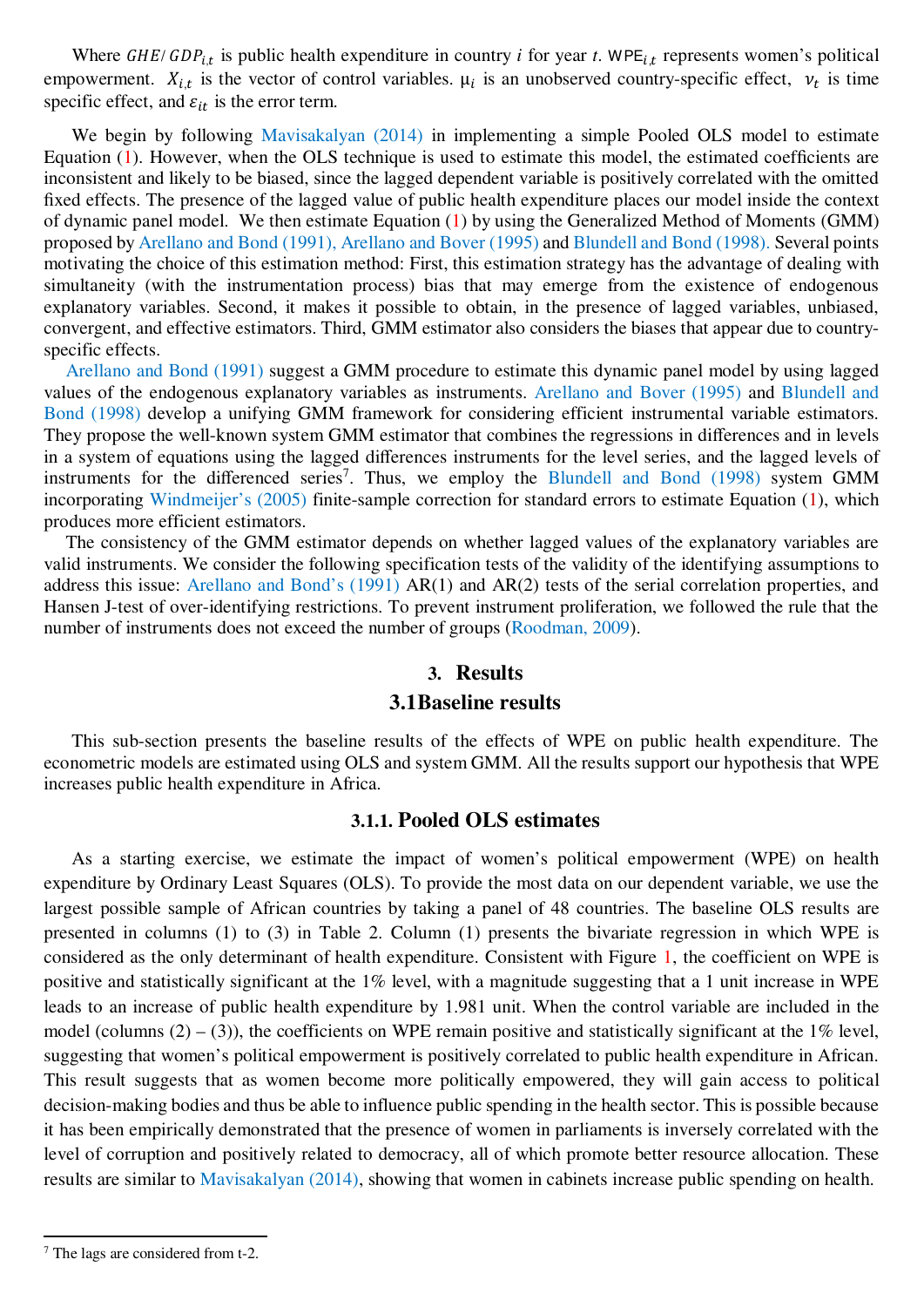### **3.1.2. Endogeneity issue: System GMM estimates**

Although the results obtained with the OLS technique is quite informative, it still does not take into account some unobserved differences that can bias the estimation of parameters. Beyond the issues of unobserved heterogeneity and the possibility of estimating factors that are invariable over time, the fact remains that OLS does not control for potential endogeneity issues that may arise from at least three sources: reverse causality; measurement errors, and variables omission bias. The common way in the literature to address such endogeneity issue is to use either instrumental variable approach (IV-2SLS)<sup>8</sup> or a dynamic GMM. In this paper, we address endogeneity concerns by estimating Equation (1) using the two-step system GMM estimator, and the results are summarized in columns (4) - (6) of Table 2. The different diagnostic tests are respected. All the models passed the AR (2) tests for second order serial correlation as indicated by p-value. Too many instruments can severely weaken and bias the Hansen over identifying restriction test and therefore, the rule of thumb is that the number of instruments should be less than the number of countries (Roodman, 2009). The system GMM estimates generate a maximum of 43 instruments which are lower than the number of countries (48 countries), hence regression results are free from instruments proliferation. The estimates result using the system GMM technique in columns  $(4) - (6)$  reinforces the OLS estimates reported in columns  $(1) - (3)$ . The coefficients associated with WPE are found to be highly positively significant at the 1% level. This result confirms that improving women's political empowerment in African countries can be an effective way to increase public expenditure in health sector.

|                       |            | Dependent variable: GHE (%GDP) |              |            |             |               |  |
|-----------------------|------------|--------------------------------|--------------|------------|-------------|---------------|--|
|                       |            | Pooled OLS                     |              | System GMM |             |               |  |
|                       | (1)        | (2)                            | (3)          | (4)        | (5)         | (6)           |  |
| Lagged GHE (%GDP)     |            |                                |              | $0.893***$ | $0.632***$  | $0.763***$    |  |
|                       |            |                                |              | (0.0464)   | (0.0786)    | (0.0340)      |  |
| <b>WPE</b>            | 1.981***   | 1.952***                       | $1.234***$   | $0.399***$ | $0.907***$  | $0.341***$    |  |
|                       | (0.233)    | (0.202)                        | (0.204)      | (0.132)    | (0.295)     | (0.0973)      |  |
| GDP per cap. (ln)     |            | $0.364***$                     | $0.262***$   |            | $0.252*$    | $0.131***$    |  |
|                       |            | (0.0433)                       | (0.0482)     |            | (0.151)     | (0.0457)      |  |
| Trade                 |            | 0.00147                        | $0.00316**$  |            | $-0.000977$ | 0.0000237     |  |
|                       |            | (0.00140)                      | (0.00155)    |            | (0.00122)   | (0.000254)    |  |
| Pop. $> 65$ years old |            |                                | $0.161***$   |            |             | 0.0276        |  |
|                       |            |                                | (0.0382)     |            |             | (0.0298)      |  |
| Natural resources     |            |                                | $-0.0177***$ |            |             | $-0.00353***$ |  |
|                       |            |                                | (0.00345)    |            |             | (0.00116)     |  |
| Constant              | $0.413***$ | $-2.307***$                    | $-1.521***$  | $-0.0878$  | $-1.730*$   | $-0.832**$    |  |
|                       | (0.154)    | (0.296)                        | (0.295)      | (0.0690)   | (1.002)     | (0.337)       |  |
| Observations          | 858        | 811                            | 811          | 762        | 676         | 764           |  |
| R-squared             | 0.085      | 0.214                          | 0.289        |            |             |               |  |
| Number of countries   |            |                                |              | 48         | 47          | 47            |  |
| Instruments           |            |                                |              | 16         | 43          | 34            |  |
| AR(1)                 |            |                                |              | 0.0000     | 0.0000      | 0.0000        |  |
| AR(2)                 |            |                                |              | 0.523      | 0.518       | 0.792         |  |
| Hansen OIR            |            |                                |              | 0.231      | 0.525       | 0.422         |  |

 $\overline{a}$ 

Notes: \*, \*\*, \*\*\* denote statistical significance at the 10%, 5% and 1% levels, respectively. Robust standard errors reported in parentheses. In columns (4) and (6), the coefficients are based on the two-step GMM system estimation, using the finite sample correction of Windmeijer (2005). All explanatory variables are treated as potentially endogenous. The lags of the explanatory variables are taken as an instrument for the difference equation, while the first differences of the explanatory variables are taken as an instrument for the level equation.

<sup>&</sup>lt;sup>8</sup> However, one of the limitations of this approach is the difficulty of finding a purely exogenous external instrument that varies from country to country and over time, and therefore this method tends to ignore the endogeneity of other regressors (Feeny et al., 2014)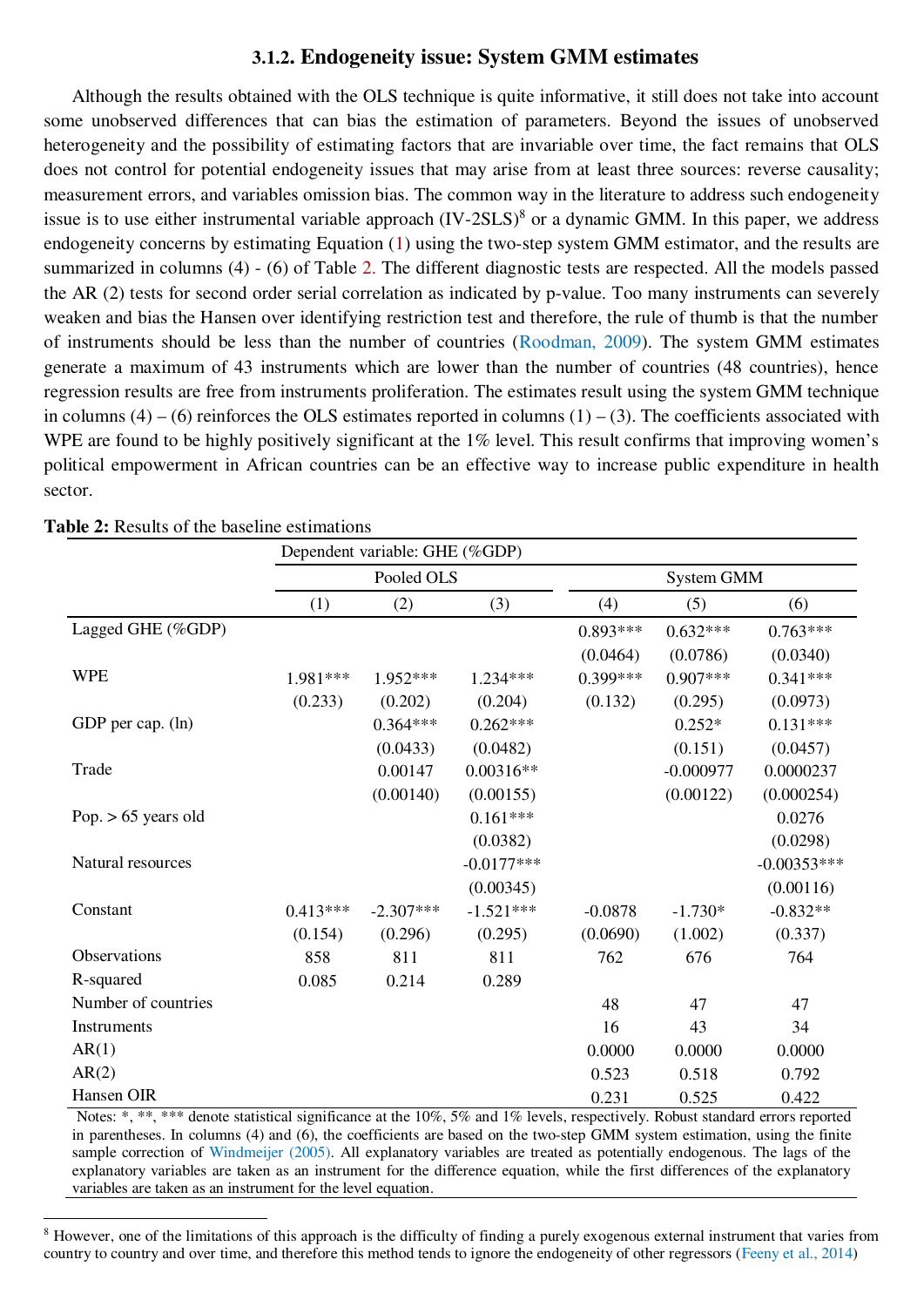#### **3.2Robustness checks**

To test the robustness of our main results, we conduct in this sub section sensitivity analyses along several dimensions: using additional control variables, using alternative measures of the key variables, that is, public health expenditure, and women's political empowerment, alternative data structure and, alternative method. Overall, in all robustness checks, we find results from the specifications equivalent to those in Tables 2.

**First**, we estimate our model by introducing four additional control variables, namely: foreign aid measured by official development assistance received (%GNI), remittances, financial development measured by domestic credit, and ethnic fractionalization. The results of the estimates summarized in the first two columns of Table 3 show that women's political empowerment has a positive and significant effect on public health expenditure.

**Second**, we test the robustness of our results by using an alternative dependent variable, namely public health expenditure as a percentage of government expenditure. The results summarized in columns (3) and (4) in Table 3 show once again that women's political empowerment has a positive and significant effect on health expenditure. Thus, our hypothesis that women's political empowerment increases health expenditure is robust to the use of an alternative measure of WPE.

**Third**, a close look at Figure 1 shows that there are countries representing outliers in our sample and these are likely to influence our results<sup>9</sup>. We therefore exclude these countries in our regressions for robustness. The results summarized in columns (5) and (6) confirm that the positive effect of women's political empowerment on health expenditure is statistically significant. Our results are therefore not influenced by outliers.

In previous estimates, annual data have been used, and the results got may be affected by the effects of the business cycle. To filter out the influences of the business cycle, a common practice is to use 3-5 years, or 10 year averages. **Four**, we estimate our model using data averaged over a 3-year interval to eliminate the effects of the business cycle<sup>10</sup>. The estimation results are presented in columns  $(7)$  and  $(8)$  in Table 3. These results are consistent with those got previously. We also examine the robustness of our results across income levels. Indeed, our sample of African countries is composed of 27 middle-income countries (MIC) and 21 low-income countries (LIC) according to the World Bank (2021) classification. It is therefore important to understand whether there is heterogeneity in the effect of women's political empowerment across these income levels. The estimation results summarized in columns (9) and (10) of Table 3, for MIC and LIC respectively, show that women's political empowerment increases public health expenditure in both income groups.

**Five**, Table 4 shows the results of the estimation using an alternative measures of women's political empowerment on public health expenditures. In the first three columns, we used the three sub-indices of women's political empowerment, namely women's participation in civil society, women's civil liberty, and women's political participation. We find that these different measures of women's political empowerment have a positive and statistically significant effect on health expenditures. In columns (7) to (8), we estimate the effect of women parliamentarians on public health expenditure. We find that the coefficient associated with women parliamentarians is positive and statistically significant. Thus, an increase in the number of seats held by women in national parliament increases public spending on health.

The last robustness test consists of using an alternative estimation method. Indeed, the WPE index and its components are almost invariant variables. Since GMM estimators for panel data explicitly model individual effects, parameter estimates tend to be inflated because of the high degree of collinearity between time-invariant variables and fixed effects. We address this concern by using the Sequential Linear Panel Dynamic Model (SELPDM) implemented by Kripfganz and Schwarz (2019). We first estimate the coefficients of the time-varying regressors (first stage) and then regress the residuals from the first step on the time-invariant regressors (second stage)<sup>11</sup>. The results of the estimation by the sequential method are summarized in Table A1 in Appendix. From these results, we find that the coefficient associated with the WPE index remains positive and statistically significant. We also show that women's political participation and women's participation in civil society increase health expenditures. This confirms the robustness of our results to the use of an alternative estimation method.

 $\overline{a}$ 

<sup>&</sup>lt;sup>9</sup> These include Lesotho, Namibia, South Africa, Cabo-verde, Tunisia, Botswana, Swaziland and Algeria.

<sup>&</sup>lt;sup>10</sup> We get the averages over six 3-year periods, namely 2000-2002, 2003-2005, 2006-2008, 2009-2011, 2012-2014 and 2015-2017.

<sup>&</sup>lt;sup>11</sup> See Kripfganz and Schwarz (2019) for more details.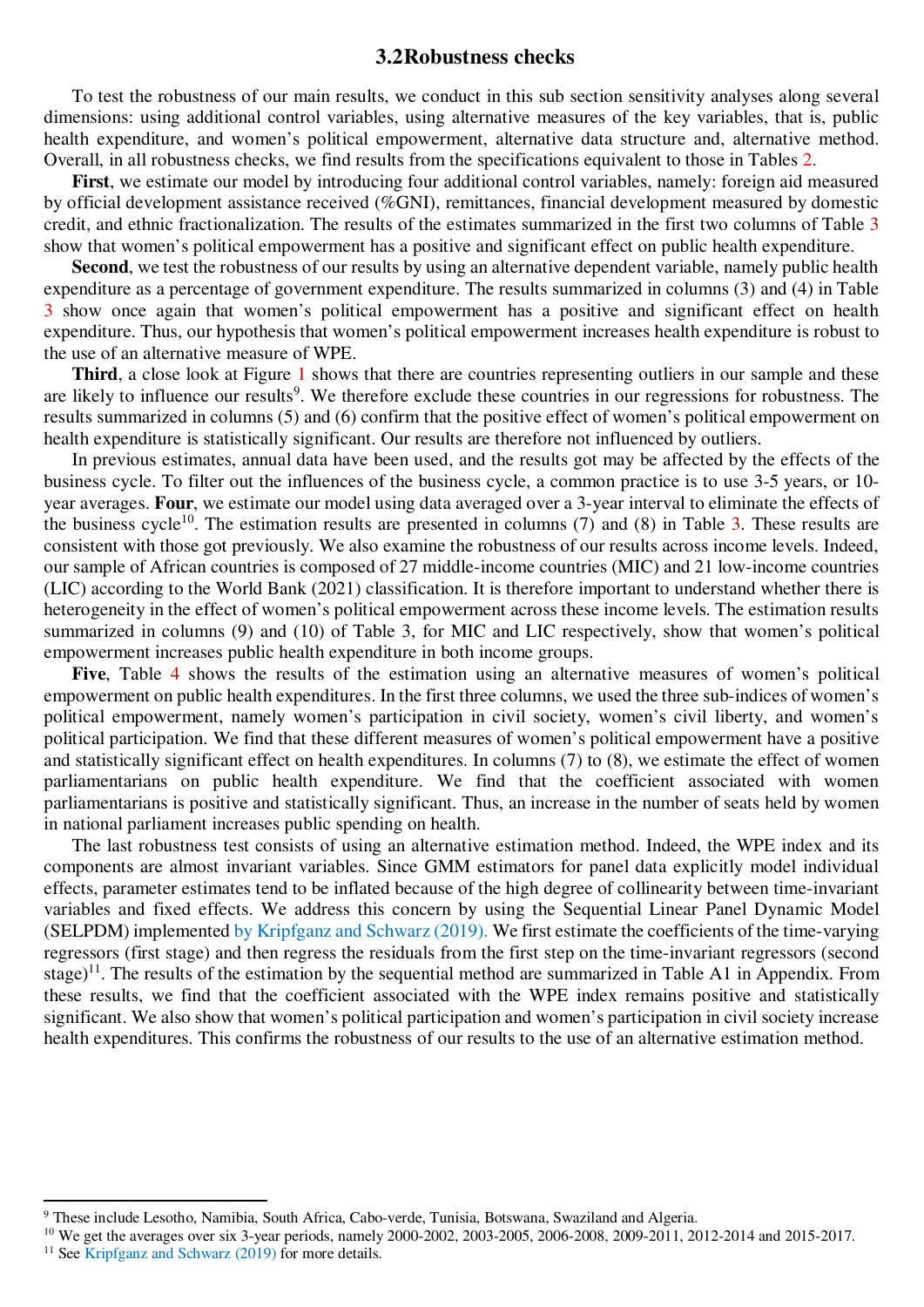|                          | Additional controls |              |            | Alternative dependent | Outliers   |             | 3-years data average |             | <b>MIC</b>  | <b>LIC</b>  |
|--------------------------|---------------------|--------------|------------|-----------------------|------------|-------------|----------------------|-------------|-------------|-------------|
|                          | (1)                 | (2)          | (3)        | (4)                   | (5)        | (6)         | (7)                  | (8)         | (9)         | (10)        |
| Lagged dependent         | $0.807***$          | $0.940***$   | $0.875***$ | $0.712***$            | $0.841***$ | $0.796***$  | $0.853***$           | $0.833***$  | $0.855***$  | $0.787***$  |
|                          | (0.0228)            | (0.0148)     | (0.0404)   | (0.0349)              | (0.0512)   | (0.0277)    | (0.0296)             | (0.0329)    | (0.0355)    | (0.0307)    |
| <b>WPE</b>               | $0.175***$          | $0.337***$   | $1.602***$ | 1.831***              | $0.251***$ | $0.221***$  | $0.690***$           | $0.327***$  | $0.238***$  | $0.535**$   |
|                          | (0.0541)            | (0.0652)     | (0.397)    | (0.465)               | (0.0926)   | (0.0649)    | (0.181)              | (0.114)     | (0.0699)    | (0.257)     |
| GDP per cap              | $0.191***$          | $-0.0379$    |            | $0.343**$             |            | $0.0779***$ |                      | $0.143***$  | 0.0882      | $0.211**$   |
|                          | (0.0373)            | (0.0261)     |            | (0.161)               |            | (0.0301)    |                      | (0.0223)    | (0.0693)    | (0.0976)    |
| Trade                    | $0.000731***$       | $-0.000254$  |            | $-0.00187$            |            | $-0.000616$ |                      | $0.0107***$ | $-0.000148$ | $0.0195***$ |
|                          | (0.000208)          | (0.000320)   |            | (0.00319)             |            | (0.000595)  |                      | (0.00186)   | (0.00809)   | (0.00368)   |
| Pop. $> 65$              | $-0.0125$           | 0.00699      |            | 0.0663                |            | 0.00862     |                      | $0.121***$  | $0.0739**$  | $-0.0175$   |
|                          | (0.0173)            | (0.0198)     |            | (0.0780)              |            | (0.0134)    |                      | (0.0297)    | (0.0333)    | (0.154)     |
| Natural resources        | $-0.00585***$       | $0.00595***$ |            | $-0.0149***$          |            | $-0.000690$ |                      | $-0.00147*$ | $-0.00148$  | 0.00119     |
|                          | (0.000742)          | (0.00105)    |            | (0.00570)             |            | (0.00123)   |                      | (0.000814)  | (0.00126)   | (0.00232)   |
| Foreign Aid              | $0.00488***$        | $0.00245**$  |            |                       |            |             |                      |             |             |             |
|                          | (0.000536)          | (0.00117)    |            |                       |            |             |                      |             |             |             |
| Domestic credit          | $-0.000522$         | 0.00132      |            |                       |            |             |                      |             |             |             |
|                          | (0.000508)          | (0.000815)   |            |                       |            |             |                      |             |             |             |
| Remittances              |                     | $-0.00151$   |            |                       |            |             |                      |             |             |             |
|                          |                     | (0.00618)    |            |                       |            |             |                      |             |             |             |
| Ethnic fractionalization |                     | $-0.566***$  |            |                       |            |             |                      |             |             |             |
|                          |                     | (0.129)      |            |                       |            |             |                      |             |             |             |
| Constant                 | $-1.108***$         | 0.420        | $-0.200$   | $-1.628$              | 0.0423     | $-0.394**$  | $-0.186$             | $-1.389***$ | $-0.767$    | $-1.597***$ |
|                          | (0.219)             | (0.397)      | (0.238)    | (1.012)               | (0.1000)   | (0.158)     | (0.120)              | (0.179)     | (0.525)     | (0.533)     |
| Observations             | 679                 | 556          | 762        | 766                   | 634        | 635         | 238                  | 272         | 152         | 120         |
| Number of countries      | 46                  | $42\,$       | 48         | 47                    | 40         | 39          | $\sqrt{48}$          | $\sqrt{48}$ | 27          | 21          |
| Instruments              | 44                  | 43           | 16         | 27                    | 20         | 28          | 9                    | 44          | 27          | 21          |
| AR(1)                    | 0.0000              | 0.0000       | 0.0000     | 0.0000                | 0.0000     | 0.0000      | 0.0068               | 0.0012      | 0.0343      | 0.0105      |
| AR(2)                    | 0.686               | 0.640        | 0.934      | 0.936                 | 0.432      | 0.674       | 0.210                | 0.139       | 0.635       | 0.150       |
| Hansen OIR               | 0.440               | 0.705        | 0.458      | 0.326                 | 0.441      | 0.375       | 0.340                | 0.342       | 0.273       | 0.334       |

**Table 3:** Results of different robustness checks.

Notes: \*, \*\*\* denote statistical significance at the 10%, 5% and 1% levels, respectively. Robust standard errors reported in parentheses. the coefficients are based on the two-step GMM system estimation, using the finite sample correction of Windmeijer (2005). All explanatory variables are treated as potentially endogenous. The lags of the explanatory variables are taken as an instrument for the difference equation, while the first differences of the explanatory variables are taken as an instrument for the level equation.

The first two columns present results with additional control variables, while columns  $(3)$  and  $(4)$  show the robustness following the use of an alternative dependent variable. In columns  $(5)$  and  $(6)$  we exclude outliers, while in the last two columns we change the structure of the data. Columns (9) and (10) show the results for middle-income countries (MIC) and low-income countries (LIC) respectively.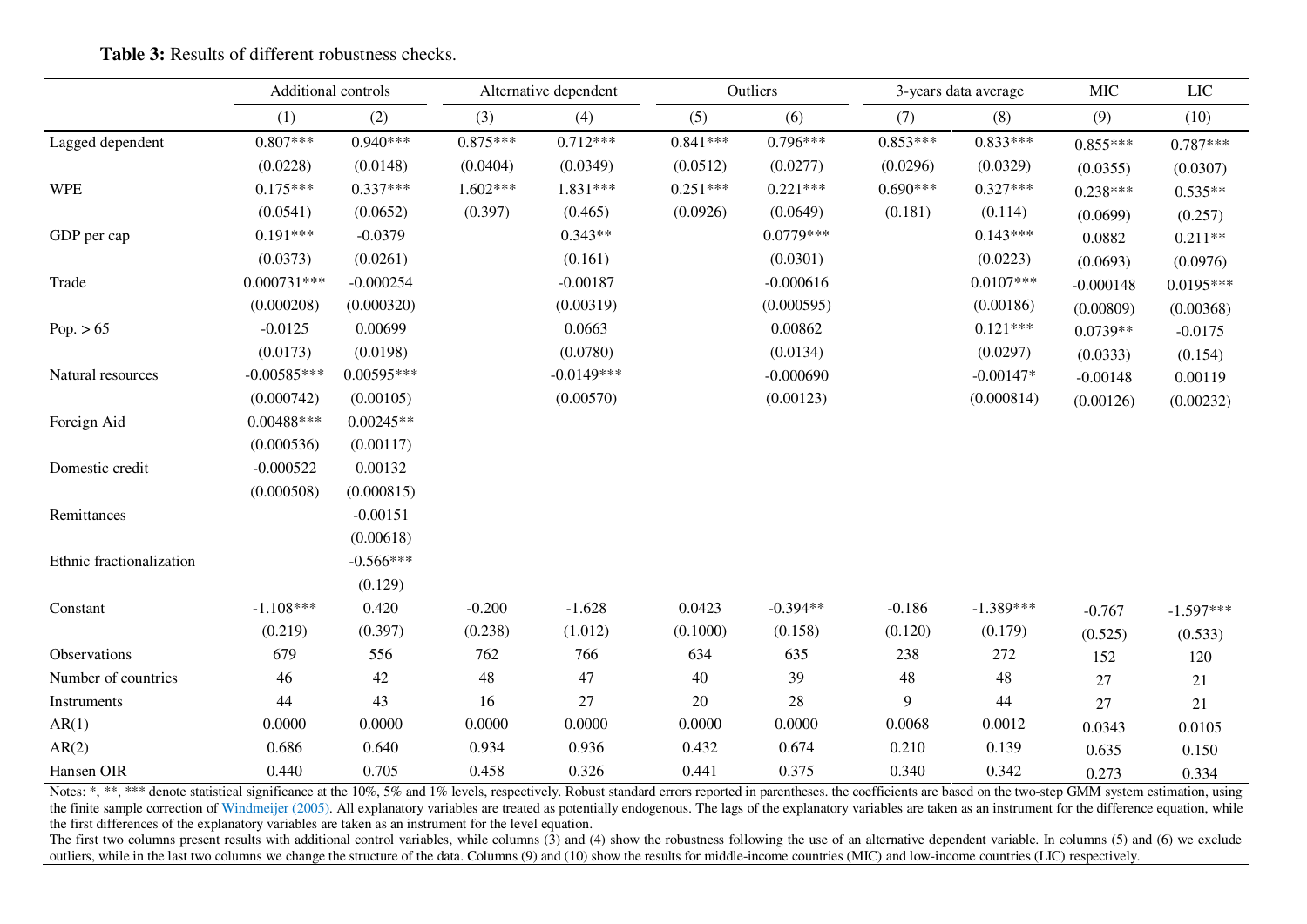|                       | Dependent variable: GHE (%GDP) |             |            |               |            |             |              |              |
|-----------------------|--------------------------------|-------------|------------|---------------|------------|-------------|--------------|--------------|
|                       | (1)                            | (2)         | (3)        | (4)           | (5)        | (6)         | (7)          | (8)          |
| Lagged GHE (%GDP)     | $0.805***$                     | $0.539***$  | $0.778***$ | $0.751***$    | $0.865***$ | $0.846***$  | $0.760***$   | $0.765***$   |
|                       | (0.0472)                       | (0.0917)    | (0.0501)   | (0.0212)      | (0.0329)   | (0.0424)    | (0.0796)     | (0.0604)     |
| <b>WCL</b>            | $0.279*$                       | 1.147**     |            |               |            |             |              |              |
|                       | (0.146)                        | (0.503)     |            |               |            |             |              |              |
| <b>WCS</b>            |                                |             | $0.510***$ | $0.419***$    |            |             |              |              |
|                       |                                |             | (0.165)    | (0.0647)      |            |             |              |              |
| <b>WPP</b>            |                                |             |            |               | $0.191***$ | $0.316***$  |              |              |
|                       |                                |             |            |               | (0.0682)   | (0.0819)    |              |              |
| Women parliaments     |                                |             |            |               |            |             | $0.00816***$ | $0.00685***$ |
|                       |                                |             |            |               |            |             | (0.00296)    | (0.00218)    |
| GDP per cap. (ln)     |                                | $0.384**$   |            | $0.169***$    |            | $-0.0110$   |              | 0.0748       |
|                       |                                | (0.177)     |            | (0.0441)      |            | (0.0297)    |              | (0.0694)     |
| Trade                 |                                | 0.00232     |            | $0.000706*$   |            | $-0.000164$ |              | 0.00118      |
|                       |                                | (0.00202)   |            | (0.000419)    |            | (0.000654)  |              | (0.000908)   |
| Pop. $> 65$ years old |                                | 0.0317      |            | 0.00241       |            | $0.111***$  |              | 0.0158       |
|                       |                                | (0.134)     |            | (0.0324)      |            | (0.0342)    |              | (0.0448)     |
| Natural resources     |                                | 0.00124     |            | $-0.00435***$ |            | 0.00146     |              | $-0.00520**$ |
|                       |                                | (0.00587)   |            | (0.000788)    |            | (0.00141)   |              | (0.00208)    |
| Constant              | $0.158**$                      | $-2.961***$ | 0.0497     | $-1.053***$   | 0.0772     | $-0.272$    | $0.266**$    | $-0.311$     |
|                       | (0.0806)                       | (1.012)     | (0.0780)   | (0.313)       | (0.0650)   | (0.215)     | (0.111)      | (0.467)      |
| Observations          | 810                            | 767         | 810        | 766           | 810        | 766         | 734          | 690          |
| Number of countries   | 48                             | 47          | 48         | 47            | 48         | 47          | 48           | 47           |
| Instruments           | 12                             | 45          | 18         | 39            | 20         | 33          | 14           | 40           |
| AR(1)                 | 0.0000                         | 0.0001      | 0.0000     | 0.0000        | 0.0000     | 0.0000      | 0.0000       | 0.0000       |
| AR(2)                 | 0.597                          | 0.886       | 0.602      | 0.758         | 0.632      | 0.804       | 0.749        | 0.918        |
| Hansen OIR            | 0.501                          | 0.348       | 0.208      | 0.575         | 0.115      | 0.481       | 0.415        | 0.828        |

**Table 4:** Alternative measures of women political empowerment

Notes: \*, \*\*\* denote statistical significance at the 10%, 5% and 1% levels, respectively. Robust standard errors reported in parentheses. the coefficients are based on the two-step GMM system estimation, using the finite sample correction of Windmeijer (2005). All explanatory variables are treated as potentially endogenous. The lags of the explanatory variables are taken as an instrument for the difference equation, while the first differences of the explanatory variables are taken as an instrument for the level equation.

#### **4. Conclusion**

The aim of this study was to analyze the effect of women's political empowerment on public health expenditure. Using data from 48 African countries over the period 2000 to 2017 and three estimation methods, we provide robust evidence of a positive and significant effect of women's political empowerment on health expenditure. In addition, we find that alternative measures of women's political empowerment, including women's participation in civil society, women's civil liberty and women's political participation also have positive effects on public health expenditure. We also find that the number of seats held by women in parliament increases health expenditure. Base of these results, we encourage governments to redouble their efforts to increase the political participation of African women and the number of seats held by women in national parliaments.

#### **References**

Alesina, A., Devleeschauwer, A., Easterly, W., Kurlat, S., & Wacziarg, R. (2003). Fractionalization. *Journal of Economic growth*, *8*(2), 155-194.

Arellano, M., & Bond, S. (1991). Some tests of specification for panel data: Monte Carlo evidence and an application to employment equations. *The review of economic studies*, *58*(2), 277-297.

- Arellano, M., & Bover, O. (1995). Another look at the instrumental variable estimation of error-components models. *Journal of econometrics*, *68*(1), 29-51.
- Bernet, P. M., Gumus, G., & Vishwasrao, S. (2018). Effectiveness of public health spending on infant mortality in Florida, 2001–2014. *Social Science & Medicine*, *211*, 31-38.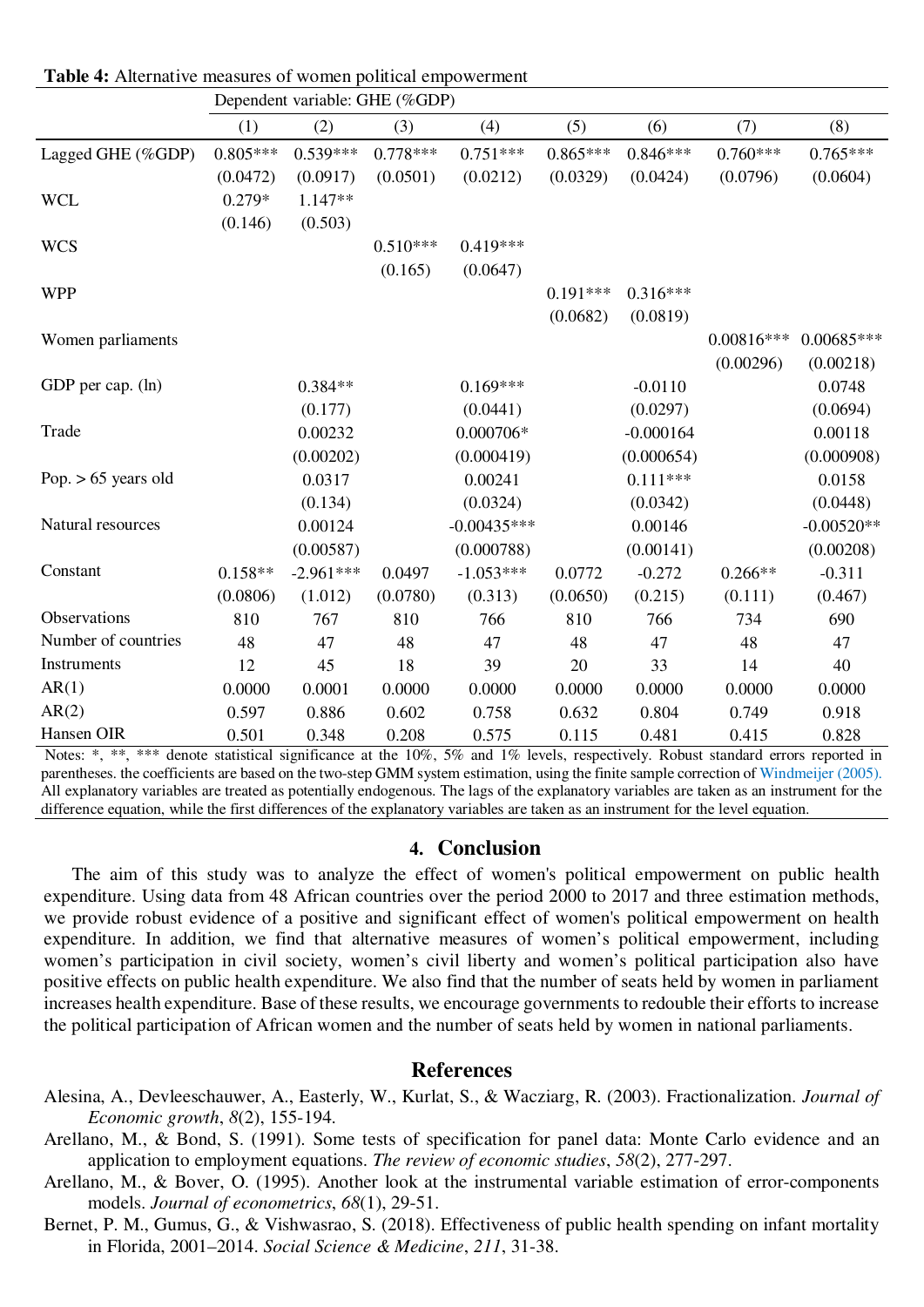- Besnier, E. (2019). Women political empowerment and child health: an empirical analysis, 1990-2016. *European Journal of Public Health*, *29*(Supplement\_4), ckz186-096.
- Bhalotra, S., & Clots-Figueras, I. (2014). Health and the political agency of women. *American Economic Journal: Economic Policy*, *6*(2), 164-97.
- Blundell, R., & Bond, S. (1998). Initial conditions and moment restrictions in dynamic panel data models. *Journal of econometrics*, *87*(1), 115-143.
- Chen, L. J. (2010). Do gender quotas influence women's representation and policies?. *The European Journal of Comparative Economics*, *7*(1), 13-60.
- Chen, L. J. (2021). Female policymakers and educational expenditures: cross-country evidence. *European Journal of Law and Economics*, *51*(1), 129-155.
- Cockx, L., & Francken, N. (2014). Extending the concept of the resource curse: Natural resources and public spending on health. *Ecological Economics*, *108*, 136-149.
- Datta, S. (2020). Political competition and public healthcare expenditure: evidence from Indian states. *Social Science & Medicine*, *244*, 112429.
- Dollar, D., Fisman, R., & Gatti, R. (2001). Are women really the "fairer" sex? Corruption and women in government. *Journal of Economic Behavior & Organization*, *46*(4), 423-429.
- Duflo, E. (2012). Women empowerment and economic development. *Journal of Economic literature*, *50*(4), 1051-79.
- Factor, R., & Kang, M. (2015). Corruption and population health outcomes: an analysis of data from 133 countries using structural equation modeling. *International journal of public health*, *60*(6), 633-641.
- Feeny, S., Iamsiraroj, S., & McGillivray, M. (2014). Remittances and economic growth: larger impacts in smaller countries?. *The journal of development studies*, *50*(8), 1055-1066.
- Gupta, S., Verhoeven, M., & Tiongson, E. R. (2003). Public spending on health care and the poor. *Health economics*, *12*(8), 685-696.
- Jayasuriya, D. S., & Burke, P. J. (2013). Female parliamentarians and economic growth: Evidence from a large panel. *Applied Economics Letters*, *20*(3), 304-307.
- Jha, C. K., & Sarangi, S. (2018). Women and corruption: What positions must they hold to make a difference?. *Journal of Economic Behavior & Organization*, *151*, 219-233.
- Kaldor, M. (2003). Civil society and accountability. *Journal of Human development*, *4*(1), 5-27.
- Khan, M. A., & Husnain, M. I. U. (2019). Is health care a luxury or necessity good? Evidence from Asian countries. *International journal of health economics and management*, *19*(2), 213-233.
- Kotera, G., & Okada, K. (2017). How does democratization affect the composition of government expenditure?. *Journal of Economic Behavior & Organization*, *137*, 145-159.
- Kripfganz, S., & Schwarz, C.  $(2019)$ . Estimation of linear dynamic panel data models with time-invariant regressors. *Journal of Applied Econometrics*, *34*(4), 526-546.
- Liang, L. L., & Mirelman, A. J. (2014). Why do some countries spend more for health? An assessment of sociopolitical determinants and international aid for government health expenditures. *Social Science & Medicine*, *114*, 161-168.
- Macmillan, R., Shofia, N., & Sigle, W. (2018). Gender and the politics of death: female representation, political and developmental context, and population health in a cross-national panel. *Demography*, *55*(5), 1905- 1934.
- Malah, Y. F. K. (2021). Is happiness in the hands of women?. *Economics Bulletin*, *41*(2), 573-587.
- Mauro, P. (1998). Corruption and the composition of government expenditure. *Journal of Public economics*, *69*(2), 263-279.
- Mavisakalyan, A. (2014). Women in cabinet and public health spending: Evidence across countries. *Economics of Governance*, *15*(3), 281-304.
- Mavisakalyan, A., & Tarverdi, Y. (2019). Gender and climate change: Do female parliamentarians make difference?. *European Journal of Political Economy*, *56*, 151-164.
- Mirziyoyeva, Z., & Salahodjaev, R. (2021). Women's Parliamentary Representation and Sustainable Development Goals: a Cross-Country Evidence. *Applied Research in Quality of Life*, 1-13.
- Murthy, V. N., & Okunade, A. A. (2016). Determinants of US health expenditure: Evidence from autoregressive distributed lag (ARDL) approach to cointegration. *Economic Modelling*, *59*, 67-73.
- Piabuo, S. M., & Tieguhong, J. C. (2017). Health expenditure and economic growth-a review of the literature and an analysis between the economic community for central African states (CEMAC) and selected African countries. *Health economics review*, *7*(1), 23.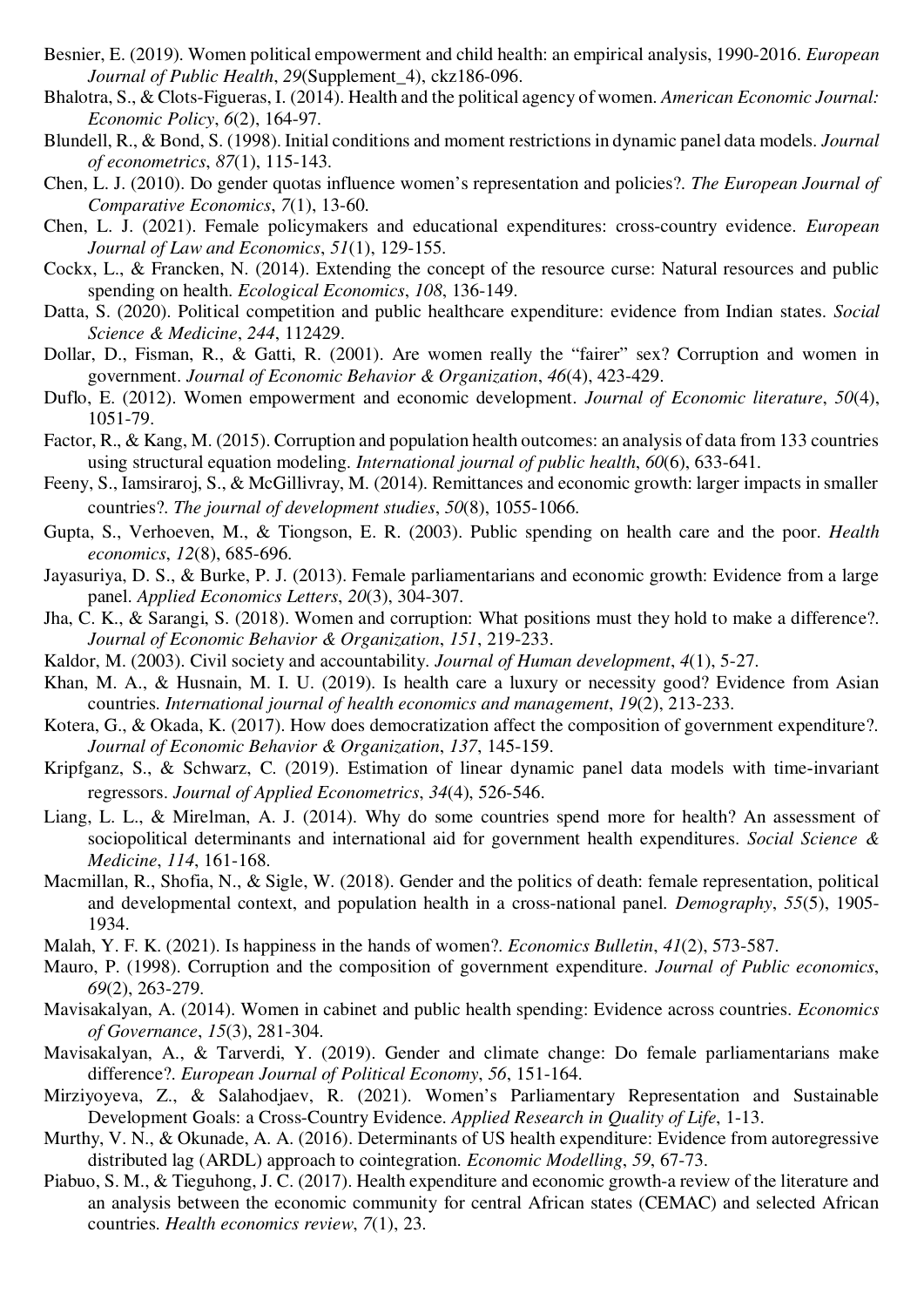Rana, R. H., Alam, K., & Gow, J. (2020). Financial development and health expenditure nexus: A global perspective. *International Journal of Finance & Economics*.

Rehavi, M. M. (2007). Sex and politics: Do female legislators affect state spending. mimeo. Berkeley 78.

- Roodman, D. (2009). How to do xtabond2: An introduction to difference and system GMM in Stata. *The stata journal*, *9*(1), 86-136.
- Sundström, A., Paxton, P., Wang, Y. T., & Lindberg, S. I. (2017). Women's political empowerment: A new global index, 1900–2012. *World Development*, *94*, 321-335.
- Svaleryd, H. (2009). Women's representation and public spending. *European Journal of Political Economy, 25*(2), 186-198.
- Swamy, A., Knack, S., Lee, Y., & Azfar, O. (2001). Gender and corruption. *Journal of development economics*, *64*(1), 25-55.
- Wang, Y. T., Lindenfors, P., Sundström, A., Jansson, F., Paxton, P., & Lindberg, S. I. (2017). Women's rights in democratic transitions: A global sequence analysis, 1900–2012. *European Journal of Political Research*, *56*(4), 735-756.
- WHO (2014). World Health Statistics 2014. https://apps.who.int/iris/bitstream/handle/10665/112738/9789240692671\_eng.pdf
- WHO (2017). *New perspectives on global health spending for universal health coverage.* World Health Organization.
- Windmeijer, F. (2005). A finite sample correction for the variance of linear efficient two-step GMM estimators. *Journal of econometrics*, *126*(1), 25-51.
- World Bank (2021). World development indicators. Available at https://databank.worldbank.org/source/worlddevelopment-indicators.
- Wyndow, P., Li, J., & Mattes, E. (2013). Female empowerment as a core driver of democratic development: A dynamic panel model from 1980 to 2005. *World Development*, *52*, 34-54.

### **Appendix**

**Table A1:** Estimation with the Sequential Linear Panel Dynamic Model (SELPDM)

|                                                                                                                | Dependent variable : GHE(%GDP)       |             |             |             |  |  |
|----------------------------------------------------------------------------------------------------------------|--------------------------------------|-------------|-------------|-------------|--|--|
|                                                                                                                | Panel A: Time-variant/first stage    |             |             |             |  |  |
|                                                                                                                | (1)                                  | (3)         | (5)         | (7)         |  |  |
| GDP per cap. (ln)                                                                                              | 0.265                                | 0.265       | 0.265       | 0.265       |  |  |
|                                                                                                                | (0.170)                              | (0.170)     | (0.170)     | (0.170)     |  |  |
| Trade                                                                                                          | 0.00421                              | 0.00421     | 0.00421     | 0.00421     |  |  |
|                                                                                                                | (0.00439)                            | (0.00439)   | (0.00439)   | (0.00439)   |  |  |
| Pop. $> 65$ years old                                                                                          | 0.152                                | 0.152       | 0.152       | 0.152       |  |  |
|                                                                                                                | (0.135)                              | (0.135)     | (0.135)     | (0.135)     |  |  |
| Natural resources                                                                                              | $-0.0250**$                          | $-0.0250**$ | $-0.0250**$ | $-0.0250**$ |  |  |
|                                                                                                                | (0.0107)                             | (0.0107)    | (0.0107)    | (0.0107)    |  |  |
|                                                                                                                | Panel B: Time-invariant/Second stage |             |             |             |  |  |
| <b>WPE</b>                                                                                                     | $0.994**$                            |             |             |             |  |  |
|                                                                                                                | (0.500)                              |             |             |             |  |  |
| <b>WCL</b>                                                                                                     |                                      | 0.111       |             |             |  |  |
|                                                                                                                |                                      | (0.353)     |             |             |  |  |
| <b>WCS</b>                                                                                                     |                                      |             | $1.129**$   |             |  |  |
|                                                                                                                |                                      |             | (0.564)     |             |  |  |
| <b>WPP</b>                                                                                                     |                                      |             |             | $0.954**$   |  |  |
|                                                                                                                |                                      |             |             | (0.396)     |  |  |
| Constant                                                                                                       | $-0.676**$                           | $-0.0681$   | $-0.741**$  | $-0.749**$  |  |  |
|                                                                                                                | (0.343)                              | (0.217)     | (0.373)     | (0.316)     |  |  |
| Observations                                                                                                   | 811                                  | 811         | 811         | 811         |  |  |
| Number of countries                                                                                            | 47                                   | 47          | 47          | 47          |  |  |
| Notes: * ** *** denote statistical significance at the 10% 5% and 1% levels respectively Kripfganz and Schwarz |                                      |             |             |             |  |  |

Notes: \*, \*\*, \*\*\* denote statistical significance at the 10%, 5% and 1% levels respectively. Kriptganz and Schwarz (2019) robust standard errors reported in parenthesis. Standard errors adjusted for clustering on countries.